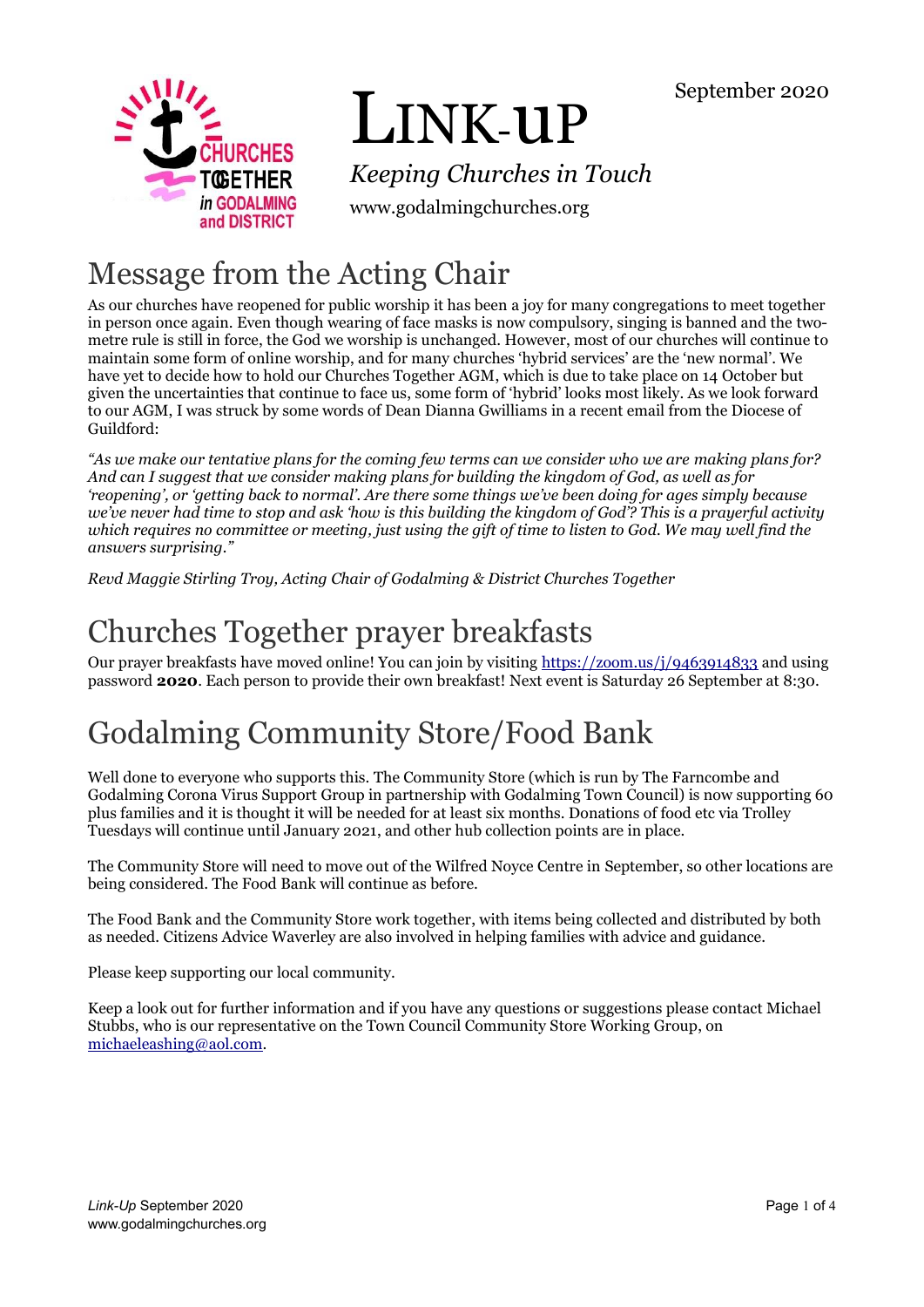# News of the Churches and organisations

# The Parish of Godalming – St Peter and St Paul's Church and St Mark's Church

It was a joyful occasion when St Peter and St Paul's Church opened the doors for private prayer on 3 August. We are offering a session for private prayer during August on Mondays and Fridays from 11:00 – 13:00.

Sunday services continue via Zoom, but we are working towards a safe return to worship in St Peter and St Paul's church in September.

[parishofgodalming.org.uk](https://parishofgodalming.org.uk/)

# St John's Parish Church, Farncombe

It was no surprise though still a shame that we concluded it would not be possible to hold our popular annual Village Show in any form this year. All being well, like so many other events, the Show will return in 2021. Slimming World will be the first of our external hirers to start using the church facilities again, starting on Tuesday 1 September.

[www.farncombe.org.uk](http://www.farncombe.org.uk/)

# Godalming Baptist Church

Godalming Baptist Church. CIO wishes to appoint an administrator. This post is initially part–time for 12 hours per week to include Friday mornings. If you are interested in this role, please view the job advert, job description and application form on our website.

[www.godalmingbaptistchurch.org.uk](http://www.godalmingbaptistchurch.org.uk/)

## Godalming United Church

### **Reopening**

We will take our first tentative steps towards reopening with our first morning service on Sunday 30 August at 10:30 - to be led by Rev'd Keith Beckingham, Superintendent of the Wey Valley Methodist Circuit. Things will, of course, be very different:

- Entry via the "new" foyer doors
- Attenders' contact details to be recorded (and destroyed after 21 days) for tracing if necessary
- A one-way system, so that exit after the service will be via the "old" Bridge Rd porch
- Face-coverings for all (except those with physical or mental health issues)
- Hand sanitiser freely and clearly available
- Social distancing of 2m in operation, so numbers will be restricted
- No pre-service breakfast, or post-service coffee, tea etc
- No communal singing or band music
- No creche

Until further notice – no Toddlers' Group, no Messy Church

#### **Joining online**

After so long apart, many of us are looking forward to meeting up with friends again and worshipping together. However, for a variety of reasons a number of our congregation – both near and far – will be unable to attend. So the online services will continue to be streamed real-time every Sunday at 10:30 at [https://guc.online.church](https://guc.online.church/) and are available for viewing later at [www.guc.org.uk](https://www.guc.org.uk/) or YouTube channel [bit.ly/GUCYouTube.](https://bit.ly/GUCYouTube)

### **Private prayer**

There will, at other times, be some limited access for private prayer – please phone 01483 420459. [www.guc.org.uk](http://www.guc.org.uk/)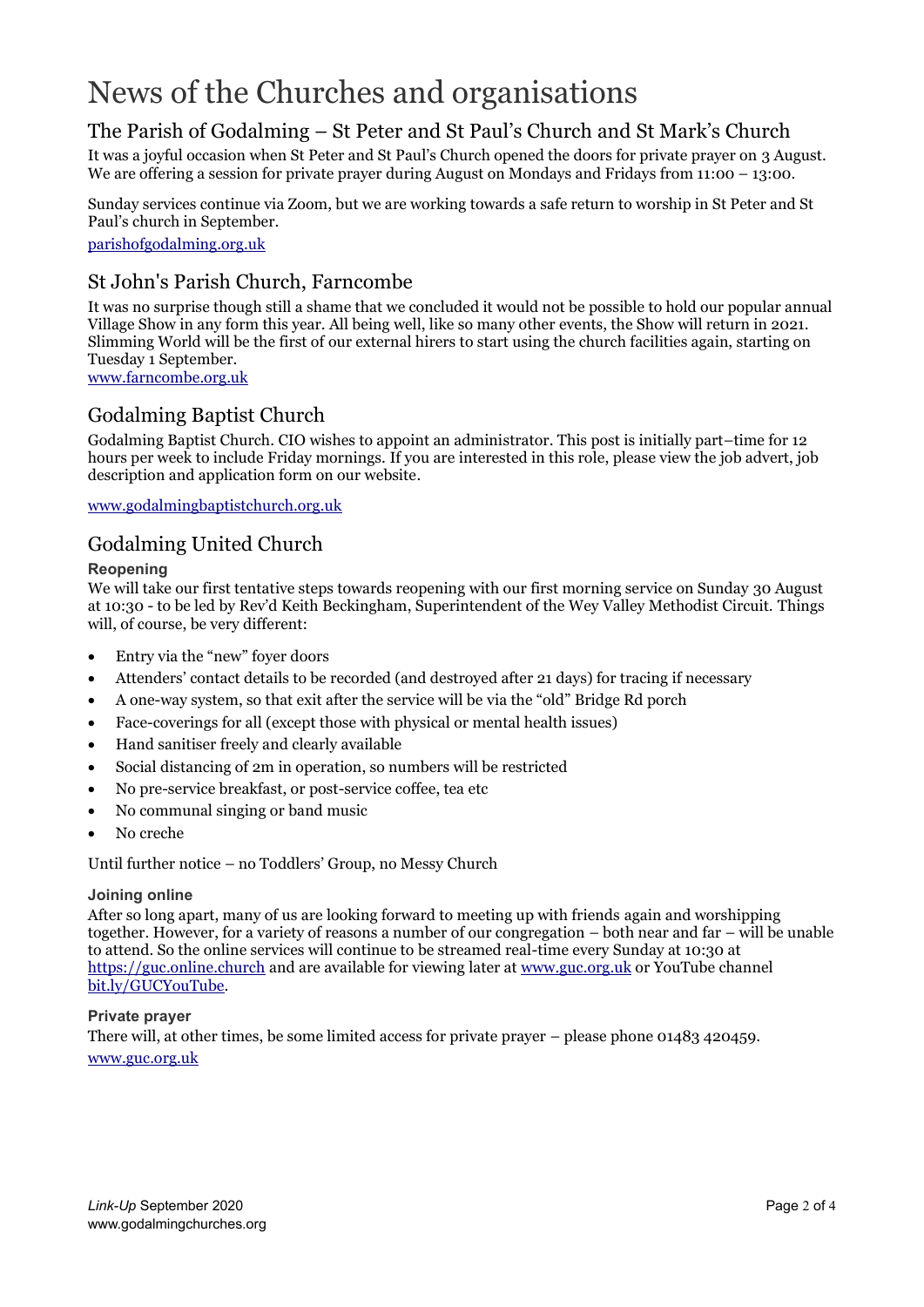# St Edmund King & Martyr Godalming with St Joseph's Milford Roman Catholic Churches

### **Back to the Pews…**

It has been so lovely to be able to worship as part of our Community back in our churches once again. Fr Jonathan is now celebrating two Masses on a Saturday in the morning at 10:00 at St Joseph's Milford and at 18:00 at St Edmunds in Godalming. On Sunday there is a 9:00 at St John's at Farncombe and a 12:00 at St Joseph's Milford which has enabled over 100 parishioners to return to church. Still no singing but Fr Jonathan has sourced some evocative music to play at the Communion. He also still manages to squeeze in an Online Liturgy of the Word at 10:30 at - GoToMeeting Virtual Parish 450-922-301 t: 020 3713 5028 – access code 450-922-301 –for those still shielding or who may be unwell or just fearful of returning. This will change on 5 September with the Milford Mass moving to 10:30 and an online Sunday Parish Angelus at 12:00 with one or two Sunday Readings, a song and some bidding prayers to provide an opportunity to catch up before Sunday Lunch with some "Prosecco and Prayer".

#### **Lectio Divina**

Many of you experienced this very special way of praying with the scriptures for the second time on 22 August at the online CTiG Prayer Breakfast, when Fr Jonathan used this way of praying to help us to hear the "God who speaks" and to find that God is not indifferent to our struggles and search for meaning. We reflected on St Peter's declaration about Jesus and appointment as Leader of the Church. The passage is taken from the NRSV St Matthew's Gospel 16:13-20. If you would like to continue with this way of praying or are curious, do join us on Wednesday evenings from 19:30 to 20:45 on GoToMeeting Virtual Parish 450-922- 301t: 020 3713 5028 – access code 450-922-301

#### **Parish Pastoral Plan**

Fr Jonathan has used this time to reflect on the way forward for our Parish. It is hard to believe that next month he will have been our priest for a year. The proposed Parish Pastoral Plan has been circulated to the Parishioners for comment.

#### **Update on Buildings**

Fr Jonathan has been looking into the possibility of developing St Edmund's to become our Parish base and he has circulated a paper with both the plans for St Joseph's and St Edmunds for consideration.

### **Back to School**

There will be a special service of thanksgiving for our Teaching Staff and pupils as we welcome them back at the start of a new year. It is hoped that the First Communion Service will take place in September to allow children who were due to make their First Communion in June to receive the sacrament.

#### **Sources of Practical Support**

*Love One Another Fellowship* If you would like help from our team of parish volunteers do not hesitate to call the help line number (07593 121430) or send a message via the parish email or Fr Jonathan.

*Godalming Food Bank* is still providing vital support to many. For latest update and details, including new collection points see: [www.parishofgodalming.org.uk/ourchurch-of-st-marks/food-bank](http://www.parishofgodalming.org.uk/ourchurch-of-st-marks/food-bank/)

*Some Food Vouchers* are available from the Diocese for those in need. Please speak to Fr Jonathan or Sarah in the parish office.

*Parish Welfare Fund* aims to support those who are struggling at this time to afford basic necessities. If you need a bit of help or know someone who does, please don't hesitate to contact Fr Jonathan, in confidence. The SVP are also able to help.

[https://stedsgod.com](https://stedsgod.com/)

### Godalming Quakers

### **Online Meetings for Worship**

We continue to hold online Meetings for Worship on Sundays using the Zoom platform[: https://zoom.us,](https://zoom.us/) as well as virtual coffee breaks on Friday afternoons. These have allowed us to worship and socialise together in spite of the physical limitations.

[www.godalmingquakers.org](http://www.godalmingquakers.org/)